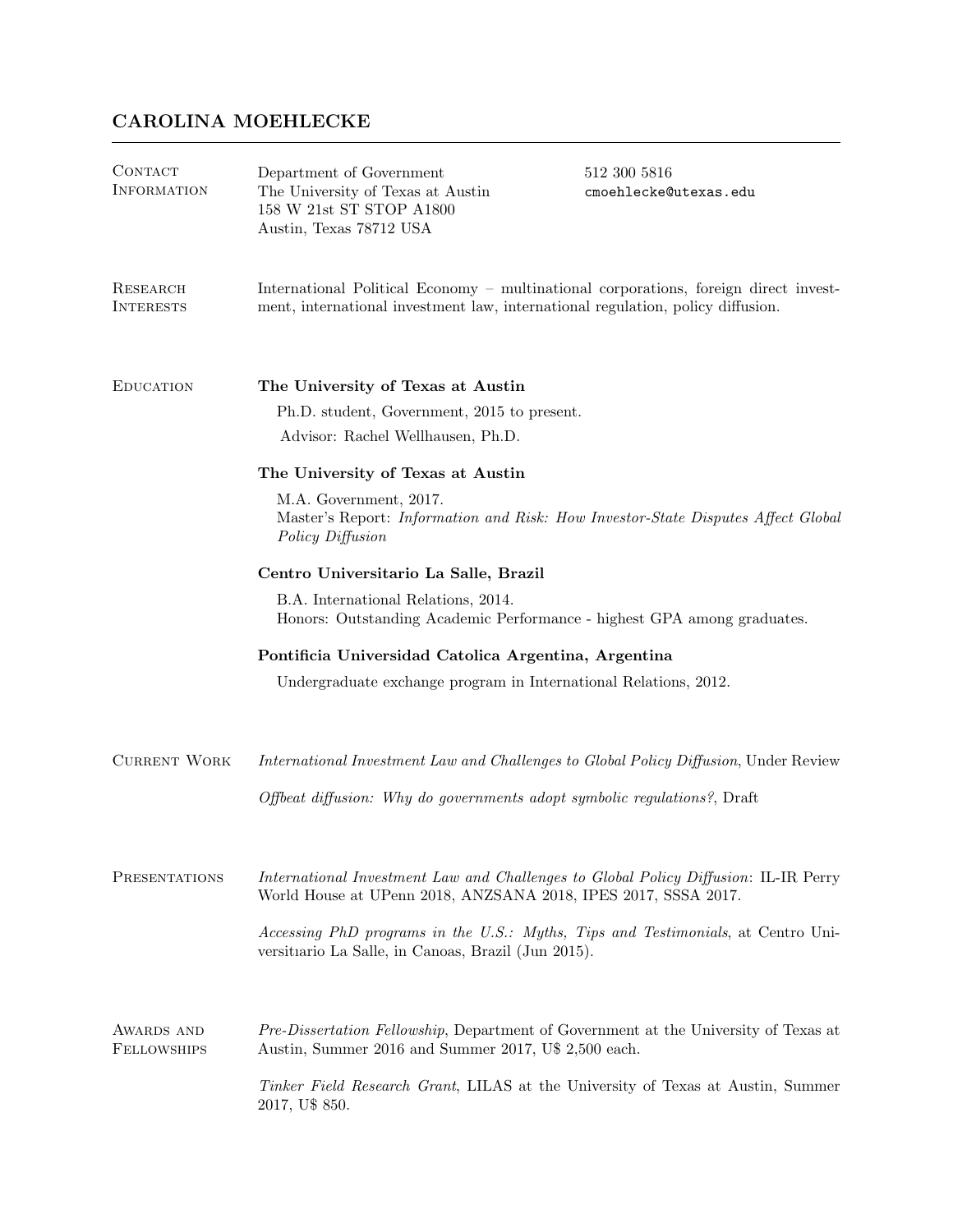|                                      | Summer Field Research Grant, Argentine Studies Program (LILAS) at the Univer-<br>sity of Texas at Austin, Summer 2017, U\$ 1,250.                                                                    |  |
|--------------------------------------|------------------------------------------------------------------------------------------------------------------------------------------------------------------------------------------------------|--|
|                                      | Recurring Recruitment Fellowship, Department of Government at the University of<br>Texas at Austin, since 2015, U\$ 5,000 per year.                                                                  |  |
| RESEARCH<br><b>EXPERIENCE</b>        | Fall 2018 to present: Graduate Research Fellow and Research Team Leader at the In-<br>novations for Peace and Development project, IPD, at UT Austin.                                                |  |
|                                      | Summer 2018: Research assistant, for Dr. Rachel Wellhausen on project about in-<br>ternational investment arbitration.                                                                               |  |
|                                      | Summer 2018: Research assistant, for Dr. Zachary Elkins on project about consti-<br>tutional borrowing.                                                                                              |  |
| <b>TEACHING</b><br><b>EXPERIENCE</b> | Fall 2017 to present: Head Teaching Assistant, U.S. Foreign Policy - online                                                                                                                          |  |
|                                      | Spring 2017: Teaching Assistant, U.S. Foreign Policy - online                                                                                                                                        |  |
|                                      | Spring 2016: Teaching Assistant, U.S. and Foreign Intervention                                                                                                                                       |  |
|                                      | Fall 2016 and Fall 2016: Teaching Assistant, <i>International Political Economy</i>                                                                                                                  |  |
| <b>FIELD WORK</b>                    | Elite interviewing in Argentina and in Uruguay, Summer 2017.                                                                                                                                         |  |
| ADDITIONAL<br>TRAINING               | <i>Institute for Qualitative and Multi-method Research (IQMR)</i> , Syracuse University, Par-<br>ticipant in the 2017 Summer Institute.                                                              |  |
|                                      | E-learning course on Introduction to Investment Arbitration, United Nations Institute<br>for Training and Research and LALIVE, Fall 2016.                                                            |  |
| <b>SERVICE</b>                       | Reviewer: International Studies Quarterly                                                                                                                                                            |  |
|                                      | Others: Co-founder and Editor of <i>Mulheres Tambem Sabem</i> , an initiative aimed at<br>promoting the work of scholars who identify as women in the Social Sciences and Hu-<br>manities in Brazil. |  |
| LANGUAGES                            | Portuguese (native), English (fluent), Spanish (fluent), French (basic).                                                                                                                             |  |